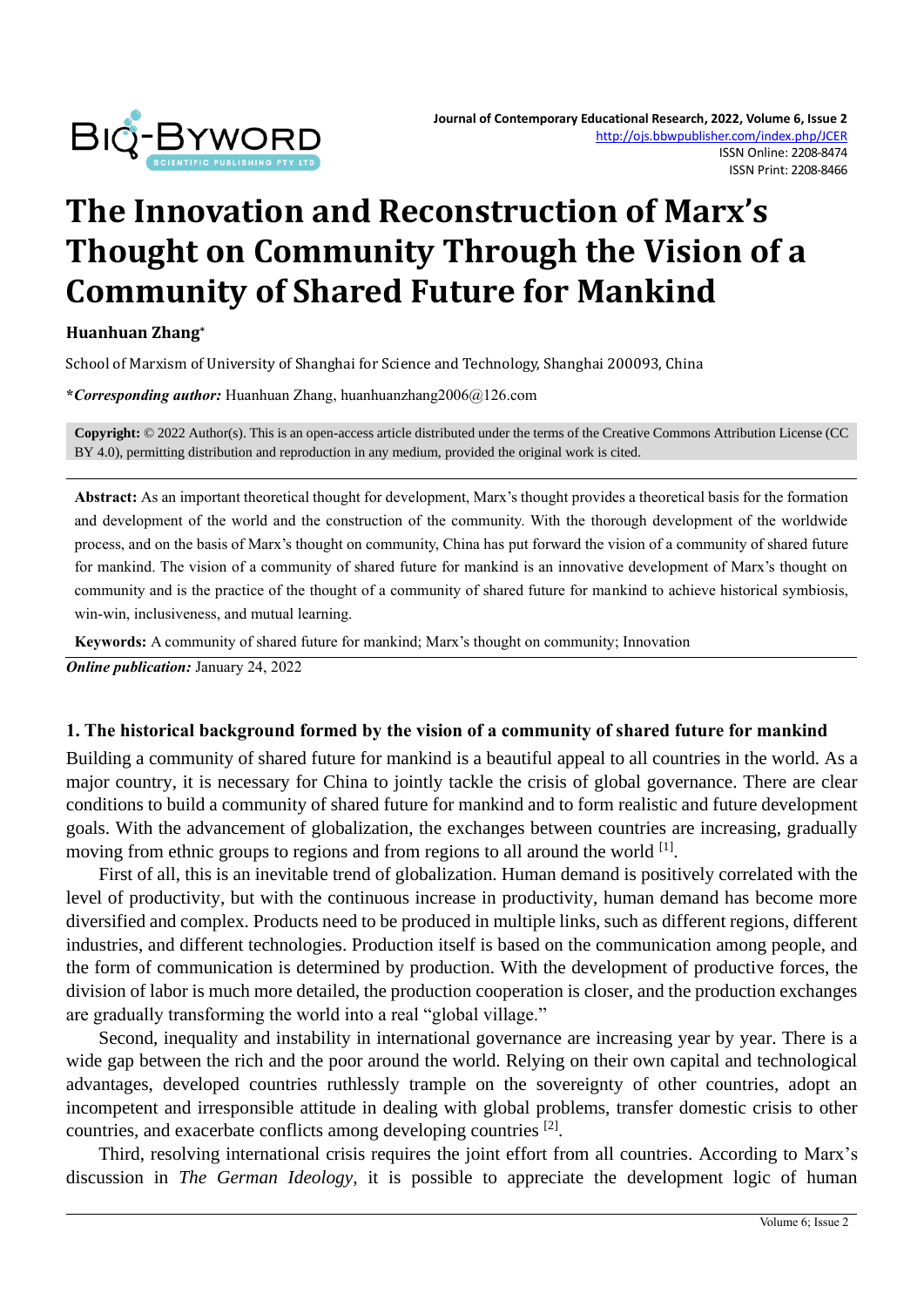communication from production activity expansion to in-depth communication and globalization. The indepth communication upon expanding production is the reason for globalization. Due to the different interests of various countries, inevitably, there will be many crises and problems, such as international financial crisis, network security, ecological environment, major infectious diseases, and other nontraditional problems. In order to solve these problems, not only the active cooperation of all countries is required, but also it is also necessary for mankind to have the consciousness of a "community of shared future."

Fourth, China is responsible to the people around the world. All historical conflicts stem from the contradiction between productivity and mode of communication. China advocates dialogue, exchanges, and cooperation on the basis of safeguarding the common interests of all countries and disregards the traditional thinking of "zero-sum game." The practical experience of China's development has proven that a peaceful and harmonious international environment is important to national development. In order to safeguard the fundamental interests of people all over the world, it is necessary to develop "large blocks" and "large pieces," develop together, respond to opportunities and challenges, as well as share the destiny of countries [3]. China's own development is closely related to the development of other countries, which is not only the responsibility of China, but also the action and responsibility of other major countries.

#### **2. Influence of the vision on the creative development of Marx's thought on community**

Marx's theory of world history has been innovated and developed based on the current challenges and the vision of a community of shared future for mankind. A realistic international community has an integrated perspective of steps and continuity, so as to promote global governance and sustainable development.

#### **2.1. Common economic development of all countries with the concept of mutual benefit and win-win results**

The vision of a community of shared future for mankind has taken the view that productivity promotes universal human interaction and creatively developed the view that unlimited force compels capitalism to intervene in the surplus value of the world market. On the other hand, the vision of a community of shared future for mankind calls for all economies to shift from forced opening to active market integration. Since 2013, an initiative by the government has promoted substantive cooperation among countries in policy communication, facilities interconnection, barrier free trade, finance, and humanities. This cooperation has not only promoted the economic development of the areas along the line, but also provided employment opportunities and improved the living standards for the people. Unlike the dominance of capitalist expansion, it has been stressed that China's reforms should benefit all mankind [4]. All countries should enjoy equal economic development as well as promote and accelerate the development of productive forces and world economic recovery through mutual cooperation and complementary advantages. At the same time, the vision of a community of shared future for mankind clearly opposes unilateralism and protectionism, prevents winners from taking all, and alleviates the sequelae of the financial crisis. After the 2008 financial crisis, some capitalist countries went against the trend of the times and safeguarded their own interests and development through unilateralism and protectionism. In response, it has been pointed out that efforts should be made to increase the representation and voice of emerging markets and developing countries in global economic governance as well as promote the formation of a fairer and more reasonable international economic order [5]. From the regional cooperation in the ASEAN-China Free Trade Area to the successful holding of the China International Import Expo, China is striving to build a fair-trade meeting to promote the free flow of the world economy and the efficient allocation of market resources, as well as a framework for cooperation, win-win, inclusive, and prosperous economic development. The vision of a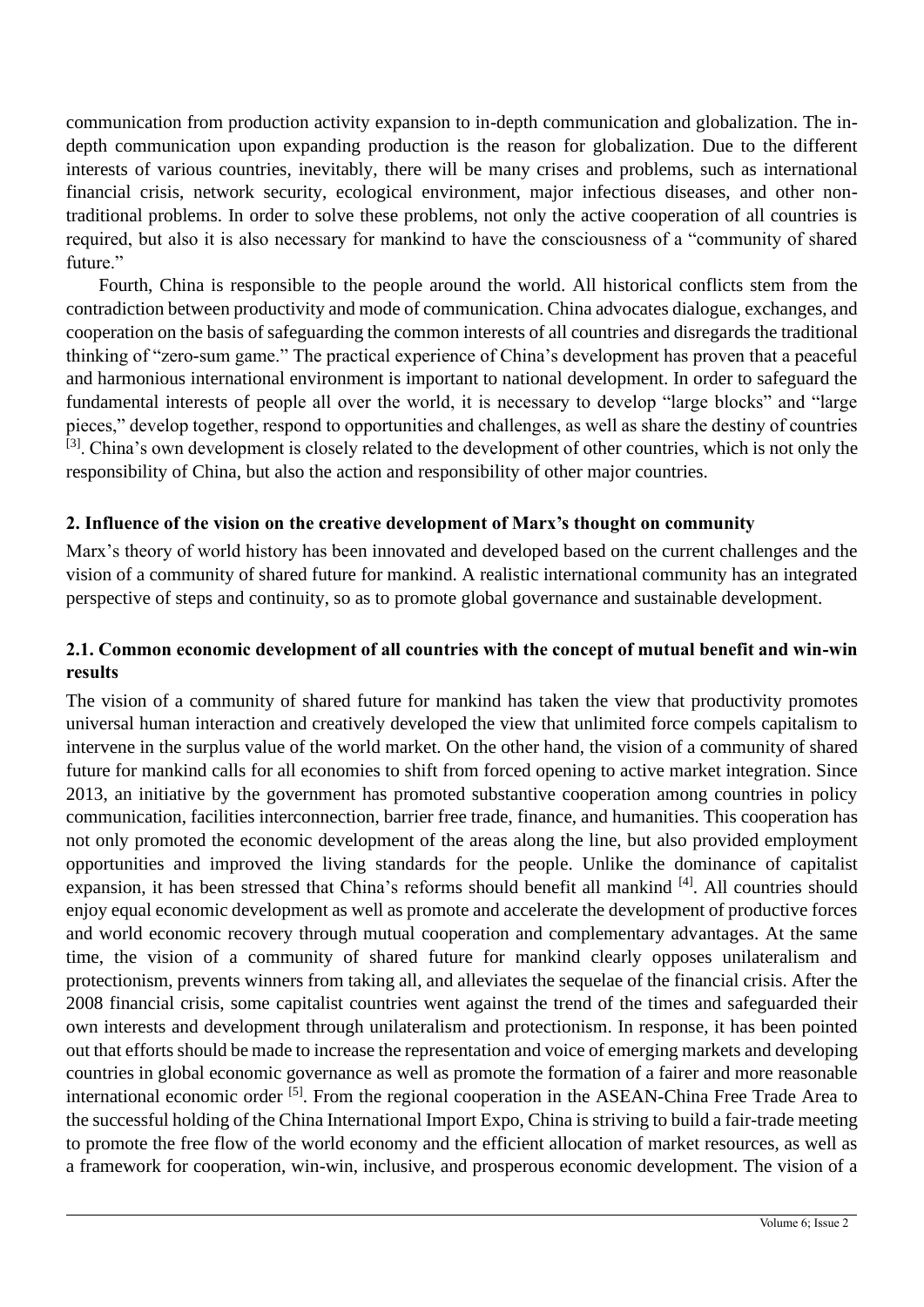community of shared future for mankind, guided by the win-win concept, has broken through the productivity development dominated by capitalism, pursued the coexistence of various economies, solved the problem of de-globalization, and promoted the healthy development of economy.

## **2.2. The realization of human freedom and all-round development is the ultimate value pursued by the world**

Marx took "human society" or "social humanity" as his philosophical starting point. Marx's thought of a "real community" is in fact a theory about man, which answers under what conditions man obtains liberation, development, and freedom. Marx's interest in man began with isolated and abstract individuals, and his aim was to realize individual freedom. Marx once believed that man was a free and conscious practitioner, but after discovering historical materialism, he observed man from the perspective of the whole human society. The so-called "real community" means that everyone's aim is to serve each other rather than to help one another. Everybody's free development is the condition for all people's free development. The "real community" envisaged by Marx is based on the criticism of the fantasy community of capitalism. His "real community" refers to communism. Marx stressed that the real realization of human sociality is the consistency of fundamental interests between individuals and others as well as individuals and groups, which is based on the theory of human nature and the critical study of capitalist society, without oppression or mutual oppression. Sovereign, shared destiny, and common development – the vision of a community of shared future for mankind conveys the same idea. It attaches great importance to the fate of mankind and takes the fundamental interests of mankind as the starting point. Today's world is a highly dependent world. In the context of globalization, the global crisis is particularly prominent. In the face of practical problems, the vision of a community of shared future for mankind begins from the beginning and emphasizes the consciousness of equality and cooperation. Several rationalization measures have been put forward to actively respond to the crisis. People come from different times and have different expressions, but they are to protect the fundamental interests of mankind. The vision of a community of shared future for mankind can be said to be the continuation of Marx's "real community."

## **2.3. Spreading the excellent Chinese traditional culture and advocating civilized exchanges and mutual learning**

"Harmony" culture is China's traditional culture, which covers all aspects of Chinese civilization and is in a fundamental position. People have different understandings of the culture, but there is a basic consensus. The first is "harmony," which refers to the harmonious coexistence of the whole and the harmonious development of all aspects. The second is the "harmony" culture, which includes the spirit of unity between man and nature as well as the view that harmony is the most important aspect. It is the adjustment of values between man and man, man and society, as well as man and nature. The previous "harmony" culture mainly dealt with the relationship between man and nature, man and man, as well as man and family, while the vision of a community of shared future for mankind includes the relationship among countries. It only carries forward and explains the vision of a community of "harmonious" culture, shares the vision of a community of shared future for mankind, including harmonious elements, advocates the vision of joint contribution, wide consultation, and shared benefits, as well as advocates the value of "harmony without difference." It also puts forward the philosophy of win-win cooperation. With the spread of "harmony" culture, the vision of a community of shared future for mankind also advocates "world feelings." Seemingly ordinary, it actually contains a sense of responsibility and mission. This is a form of courage and a responsibility. In the realm of civilization advocated by Mencius – "being poor, you will be engulfed by self-interest, and being rich, you will benefit the world" – it can be appreciated that China's cultural heritage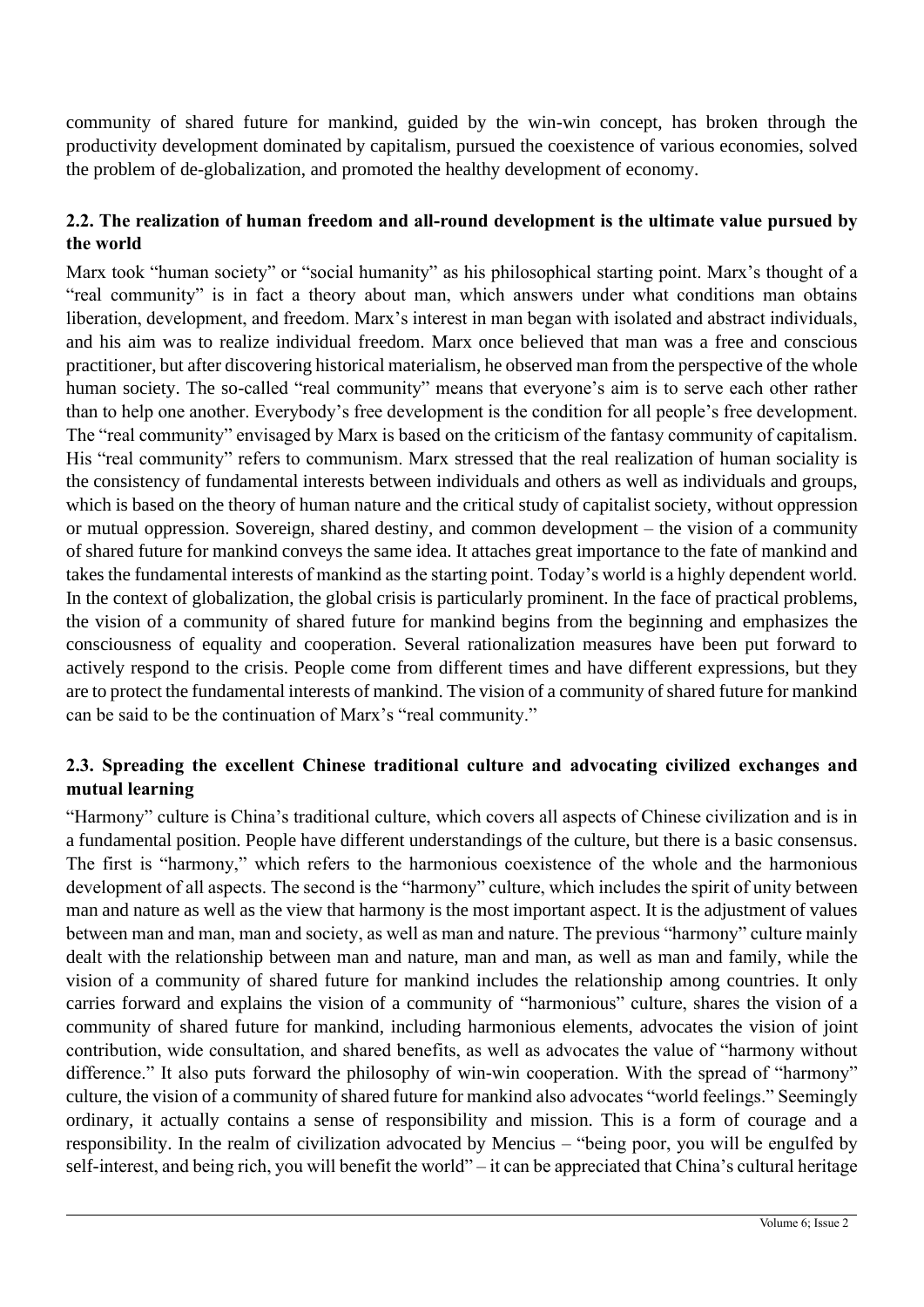and this magnificent nation have greatly affected the Communist Party of China. Since the birth of New China to the present, the rapid development of the Chinese nation is the selfless dedication and responsibility of the Communist Party of China, which has achieved the prosperity of the motherland. The vision of a community of shared future for mankind embodies the Communist Party of China's strong sense of responsibility, not only to the Chinese people, but also to other countries. In the face of political, economic, and cultural development, the unity of the universe is important. China is promoting the formation of a community that expresses its position in the world and shares the future of mankind through peripheral cooperation and practical actions on a global scale. The relationship can be said to be stable. Harmonious coexistence and win-win cooperation are the direction of developing relations with neighboring countries along with forming strategic partnerships with Southeast Asia, Mongolia, Japan, and other countries. The aforementioned initiative is the most prominent example of a dialogue that respects history. It connects advanced areas and backward areas as well as builds a cooperation platform for common development. The central government and the initiative provide an investment platform for the eastern region, so that different countries can effectively participate in the tide of globalization.

#### **3. Conclusion**

In conclusion, a community of shared future for mankind is ultimately the reconstruction and creative development of Marx's "community." The ultimate goal is to achieve world peace and development, world economic prosperity, and a friendly environment. The proposal of a community of shared future for mankind is to promote the common economic development of all countries under the concept of mutual benefit and win-win as well as to realize the freedom and all-round development of human beings, which is the ultimate value pursued by the world. Through a community of shared future for mankind, China's excellent culture can be shared with the world, and the exchanges of civilizations, inclusiveness, and mutual learning around the world can be achieved.

#### **Project**

"The Vision of a Community of Shared Future for Mankind' Criticizes and Transcends the Globalization of Capital Logic" by the Youth Project of Shanghai Philosophy and Social Science Planning (Project Number: 2018EKS010).

#### **Disclosure statement**

The author declares that there is no conflict of interest.

## **References**

- [1] Deng F, 2021, Inheritance and Innovation of the Vision of Community of Shared Future for Mankind to Marx's Thought of Community from the Perspective of Economic Globalization. Times of Fortune, 2021(09): 53-54.
- [2] Yan D, 2019, A Study on the Vision of Community of Shared Future for Mankind from the Perspective of Marx's Community Thought, Changchun University of Technology.
- [3] Wang C, 2019, Inheritance and Innovation of the Vision of Community of Shared Future for Mankind to Marx's Thought of Community, Zhengzhou University.
- [4] Chen Y, Liu W, 2019, Inheritance and Innovation of the Leader's Vision of Community of Shared Future for Mankind on Marx's Thought of Community. Journal of Jiangxi Vocational and Technical